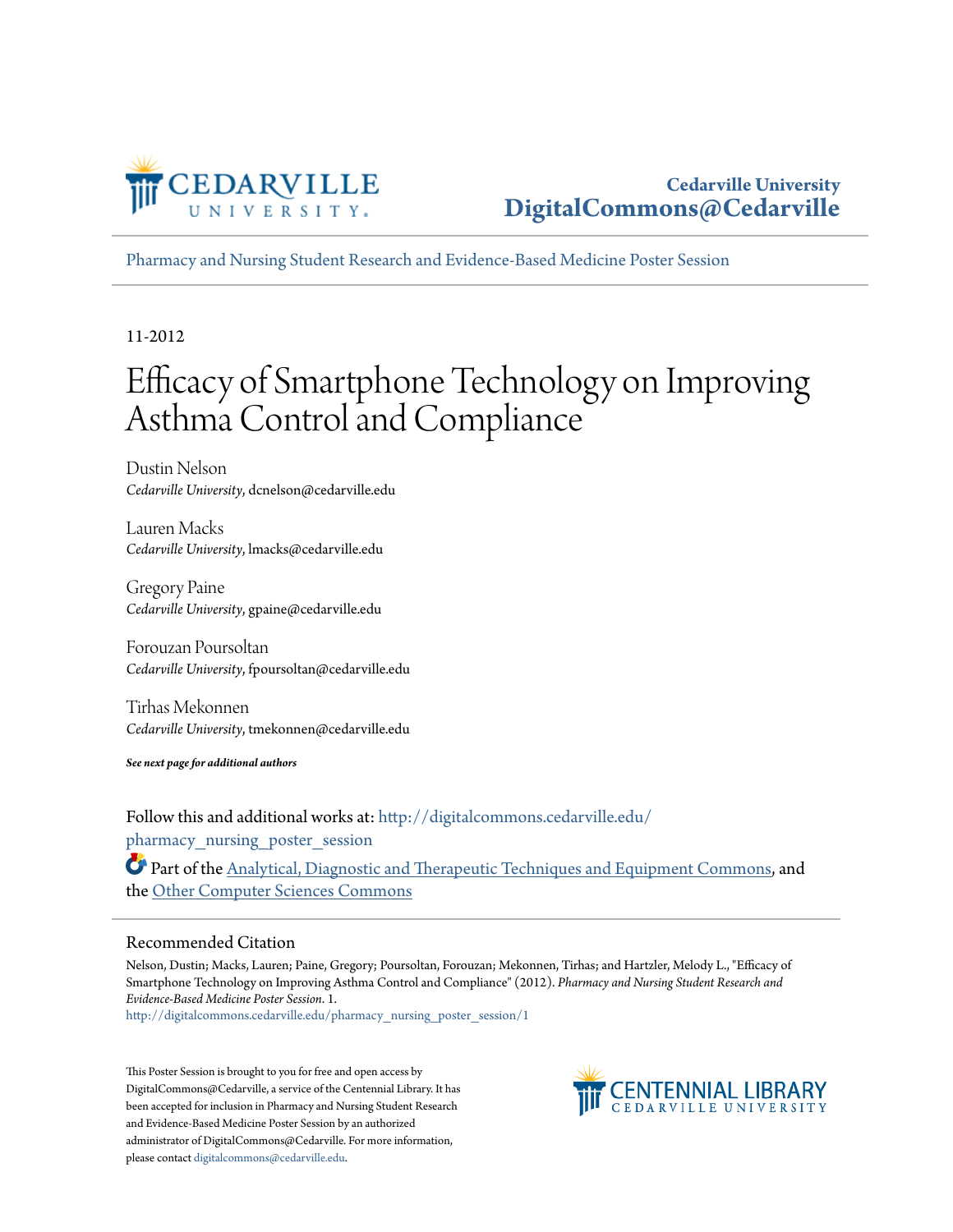#### **Authors**

Dustin Nelson, Lauren Macks, Gregory Paine, Forouzan Poursoltan, Tirhas Mekonnen, and Melody L. Hartzler